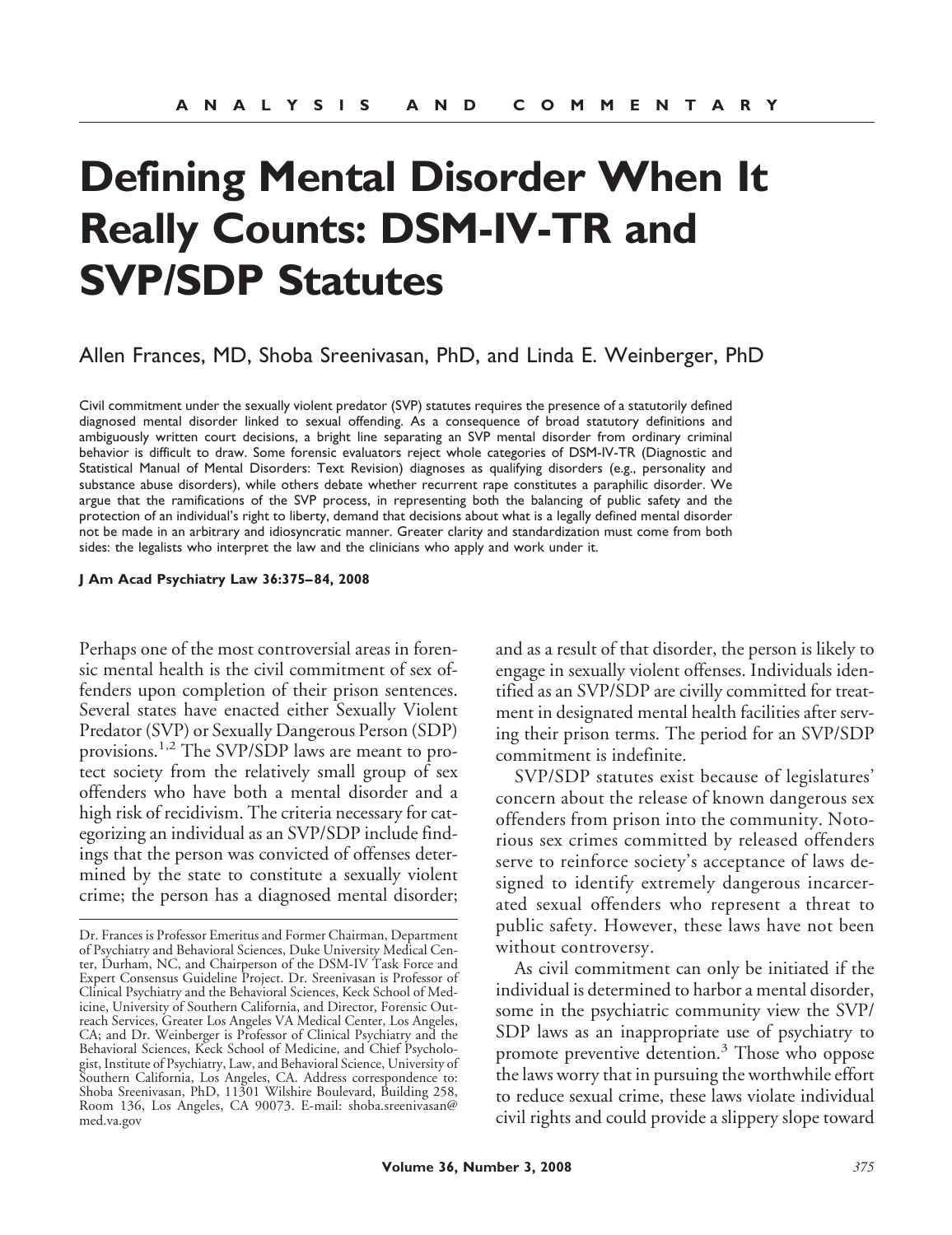psychiatric commitment for whatever behaviors society deems deviant at any given time.

On the other hand, the U.S. Supreme Court has considered these concerns and has held the SVP process to be constitutional, fulfilling the intent of civil commitment. Those who support the statutes view them as a necessary way of protecting potential victims from a small group of highly dangerous predators.

The conceptual debate between these camps is likely to continue as long as SVP/SDP laws exist, and cannot be settled easily. Even among those who do not oppose the SVP/SDP civil commitment statutes, there is much debate about what is meant by a diagnosed mental disorder and what disorders should qualify. $1,4-6$ 

The rationale for SVP/SDP commitment is the presence of a statutorily defined "diagnosed mental disorder," which is linked to sexual offending. But what is meant by that term? The ramifications of the SVP/SDP process, in representing both the balancing of public safety and the protection of an individual's right to liberty, demand that decisions about what is a legally defined mental disorder should not be made in an arbitrary and idiosyncratic manner. The purposes of this article are to discuss the statutory and case law definitions of diagnosed mental disorder and what guidelines are offered as to who qualifies for an SVP/SDP civil commitment; to examine what the Diagnostic and Statistical Manual of Mental Disorders: Text Revision (DSM-IV TR)<sup>7</sup> can and cannot offer to the process and what disorders may qualify; and to propose a conceptual template toward developing expert consensus in rendering SVP/SDP diagnoses.

# **Definition of SVP/SDP Mental Disorder by State Statutes**

The current SVP/SDP statutory laws must not be confused with the earlier sexual psychopath laws (enacted in the 1930s and repealed by the 1980s). A brief historical overview serves to place the implementation of the current SVP/SDP statutes in context.

The intent of the sexual psychopath laws was to identify convicted sex offenders amenable to treatment who would then be placed in a psychiatric hospital in lieu of prison. These sexual psychopath laws were formulated during a period of optimism that mental health interventions could cure offenders<sup>3</sup>

and that hospitals were both more humane and more effective than prisons. The laws fell into disfavor in the 1980s in reaction to well-publicized cases of sex offenders who committed heinous acts after purportedly successful completion of their hospital treatment.

Another important contextual factor occurred at approximately the same time. There was a trend away from indeterminate prison sentences that gave judges and parole boards considerable discretion. Instead, courts applied fixed sentencing for similar crimes. Determinate sentencing reflected, in part, a shift in the criminal justice system from rehabilitation to incapacitation. The purpose of determinate sentences was to increase fairness and reduce possible bias. An unintended consequence was that some high-risk sex offenders served shorter sentences than they would have under an indeterminate scheme.

Despite the move to repeal sexual psychopath laws, civil commitment statutes emerged in the 1990s for a subpopulation of dangerous sex offenders. Earl K. Shriner was such an individual.<sup>3</sup> Mr. Shriner served a 10-year term for the kidnap and assault of two teenaged girls. Two years after his release from custody, he sodomized a seven-year-old boy and cut off his penis. This case and the public outcry that ensued led the state of Washington to be the first to enact an SVP law. The purpose was to identify sex offenders who should be civilly committed because of their mental disorder, which predisposes them to dangerous sexual behavior.

Currently, most states with SVP/SDP laws define the qualifying mental disorders in very similar terms. The common definition of a diagnosed mental disorder is, "a congenital or acquired condition affecting the emotional or volitional capacity that predisposes the person to the commission of criminal sexual acts in a degree constituting the person a menace to the health and safety of others" (Ref. 1, p 473).

This legal definition is remarkably vague and difficult to apply in specific cases. For example, it is not clear why both congenital and acquired conditions are specified, as these together cover the territory of all conditions. The terms "emotional and volitional capacity" seem to form an important part of the definition but are not defined further. Nor do these terms have clear definitions within psychology or psychiatry. The term predisposes is never defined precisely, so it is not clear what degree is required before the statutory definition is met.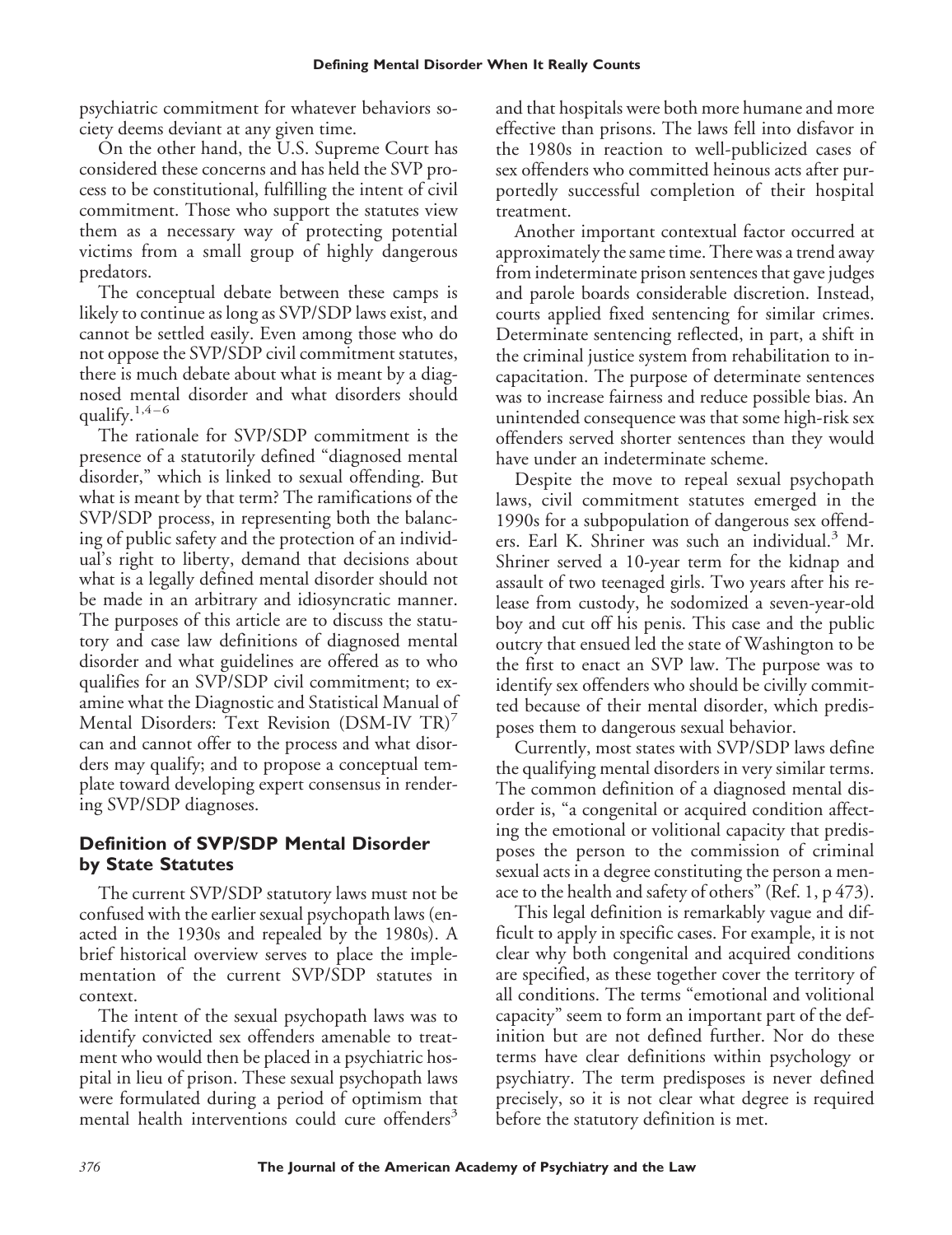Perhaps absent most in the definition is any indication of which mental disorders might warrant an SVP/SDP civil commitment. Case law emerging in the various states has also been ambiguous on this question.<sup>1</sup> Moreover, the legal reasoning provided in the states' case decisions is not usually clear, specific, or clinically helpful. In summary, the statutory definitions across the states are so broad that they defy precise guidance as to what warrants a designation of an SVP/SDP mental disorder.

# **Definition of Mental Disorder: U.S. Supreme Court**

The U.S. Supreme Court twice reviewed SVP matters, in *Kansas v. Hendricks*<sup>8</sup> and *Kansas v. Crane*. <sup>9</sup> On each occasion, the Court found the process to be constitutional. In both cases, the requirement of a mental abnormality coupled with dangerousness was cited as a predicate for civil commitment. Moreover, the Court recognized the historical view that restraining dangerous mentally ill persons for treatment via civil commitment has not been considered punishment (as articulated in *Jones*  $v. U.S.<sup>10</sup>$ .

In *Kansas v. Hendricks*, Mr. Hendricks had a long history of sexual molestation of children. He admitted to having sexual desires for children, urges that he could not control when he was under stress. Mr. Hendricks was given the diagnosis of pedophilia, a disorder that the Kansas trial court qualified as a mental abnormality under the Kansas SVP Act. However, the Kansas State Supreme Court invalidated the SVP Act on the grounds that mental abnormality did not satisfy due process, in that involuntary civil commitment must be predicated on a mental illness. The U.S. Supreme Court reversed the State Supreme Court's ruling, noting that states were left to define terms that were of a medical nature that have legal significance. The Court ruled that mental abnormality, as defined by the Kansas SVP statute, satisfied substantive due process requirements for civil commitment: "it couples proof of dangerousness with proof of some additional factor, such as 'mental illness' or 'mental abnormality' " (Ref. 8, p 346).

What was this mental abnormality according to the U.S. Supreme Court? The Court, in the majority opinion, stated that involuntary commitment statutes have been upheld consistently to detain people who are "unable to control their behavior and thereby pose a danger to the public health and safety" (Ref. 8, p 346), provided that proper procedures and evidentiary standards were followed. The Court underscored that state legislatures were not required to use the term "mental illness," and that the states were free to use any similar term. In reviewing the Kansas statute, the Court noted that there must be "a finding of future dangerousness" that then "links that finding to the existence of a 'mental abnormality' or 'personality disorder' that makes it difficult, if not impossible, for the person to control his dangerous behavior" (Ref. 8, p 358).

How would this U.S. Supreme Court ruling fit with contemporary DSM-IV-TR<sup>7</sup> nomenclature? In the *Hendricks* case, the DSM-IV<sup>11</sup> diagnosis at issue was pedophilia, and was one found to correspond with the legally defined mental disorder. But would other disorders qualify or comport within the broad meaning offered by the Court?

In *Kansas v. Crane*, <sup>9</sup> the Court had an opportunity to rule on this issue. Mr. Crane, a previously convicted sex offender, was diagnosed as having exhibitionism and antisocial personality disorder. While the experts believed that exhibitionism alone would not support a classification as an SVP, they opined that the combination of the disorders would meet SVP criteria. Mr. Crane was declared an SVP, and the case was appealed.

The Kansas State Supreme Court reversed the lower court's finding and interpreted the *Hendricks* case as requiring, " 'a finding that the defendant cannot control his dangerous behavior'— even if (as provided by Kansas law) problems of 'emotional capacity' and not 'volitional capacity' prove the 'source of bad behavior' warranting commitment" (Ref. 9, p 411). The case was then appealed to the U.S. Supreme Court. Kansas argued that the State Supreme Court wrongly interpreted *Hendricks* as requiring that it must always be proved that a dangerous individual is "completely unable to control his behavior" (Ref. 9, p 411).

The U.S Supreme Court held that there was no requirement for a total or complete lack of control. The Court wrote that lack of control was not absolute, and if such an approach were used it would, "risk barring the civil commitment of highly dangerous persons with severe mental abnormalities" (Ref. 9, p 407).

The Court recognized the important distinction between the civil commitment of dangerous sex of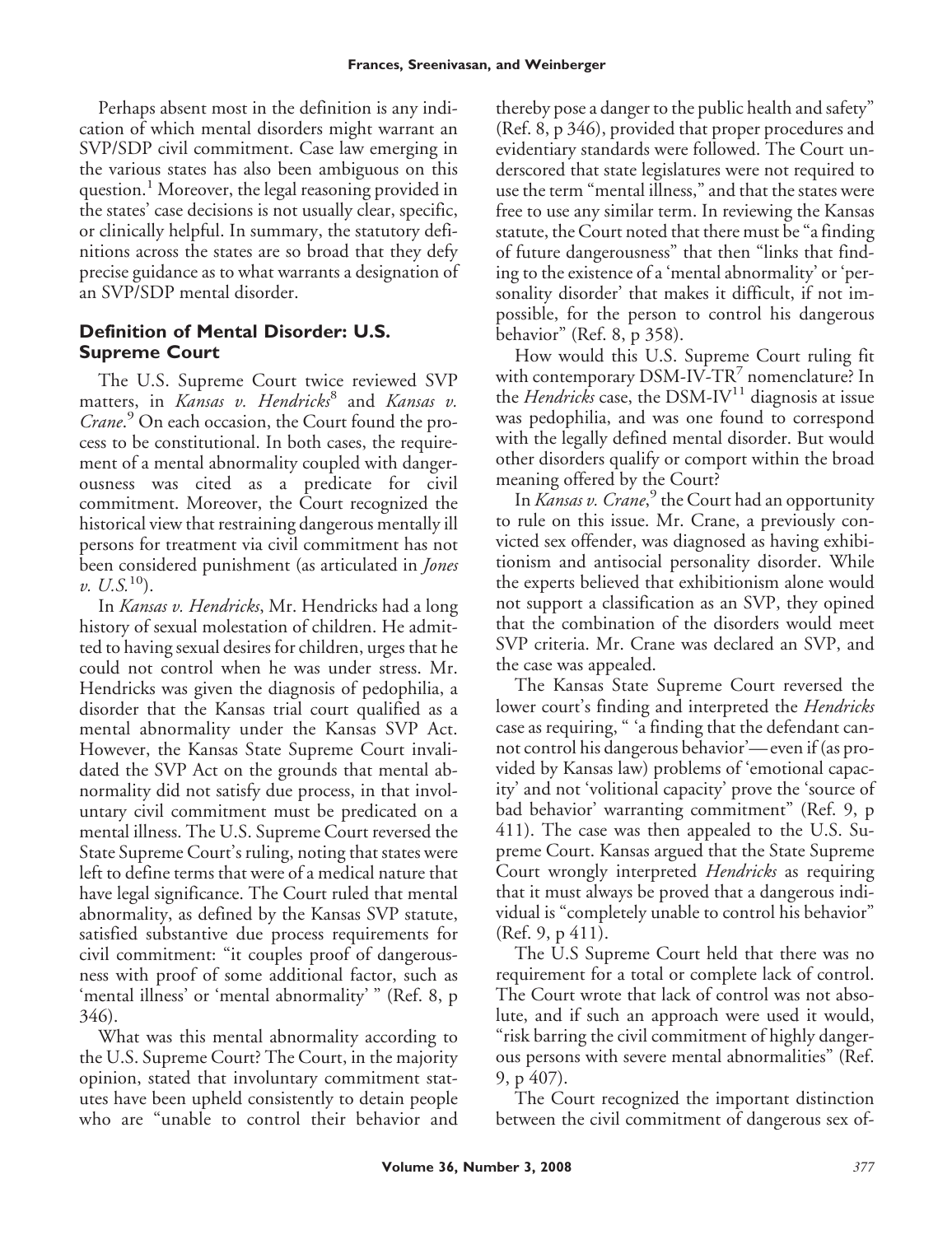fenders from other dangerous persons, for whom criminal proceedings would be more proper. The Court reasoned that such a distinction was necessary; otherwise, civil commitment would become a "mechanism for retribution or general deterrence" (Ref. 9, p 407). However, the Court never specified how to make this differentiation. Nor did the Court define its own conception of a qualifying "mental disorder."

In *Crane*, the Court acknowledged that no precise meaning was given to the phrase, "lack of control." The Court wrote:

[I]n cases where lack of control is at issue, "inability to control behavior" will not be demonstrable with mathematical precision. It is enough to say that there must be proof of serious difficulty in controlling behavior. And this, when viewed in light of such features of the case as the nature of the psychiatric diagnosis, and the severity of the mental abnormality itself, must be sufficient to distinguish the dangerous sexual offender whose serious mental illness, abnormality, or disorder subjects him to civil commitment from the dangerous but typical recidivist convicted in an ordinary criminal case [Ref. 9, p 413].

In both *Hendricks*<sup>8</sup> and *Crane*, <sup>9</sup> the Court avoided offering specific guidance as to what mental condition would support "proof of serious difficulty in controlling behavior." Rather, the Court acknowledged that states should have "considerable leeway in defining the mental abnormalities and personality disorders that make an individual eligible for commitment" (Ref. 9, p 413). While such allowance has been granted to the states, as mentioned, the states have remained equally nonspecific on this point.

In *Crane*, the Court considered whether an SVP mental abnormality could be justified solely on the basis of emotional as opposed to volitional impairment. Mr. Crane carried the dual diagnoses of exhibitionism and antisocial personality disorder (with the Court citing the DSM-IV<sup>11</sup> for reference); the experts believed that these diagnoses impacted his emotional capacity. The Court acknowledged that in *Hendricks,* the discussion was limited to volitional disabilities, such as pedophilia (referencing the DSM-IV criterion), which involved what the layperson might describe as a lack of control. The Court wrote that they had not drawn a clear distinction between a purely emotional versus volitional sexually related mental abnormality. They further noted that there might be considerable overlap between defective understanding and appreciation, and the inability to control behavior. The Court stated that they had no occasion to consider in either *Hendricks* or

*Crane* whether civil commitment on the basis of emotional abnormality would be constitutional.

Ultimately, the Court's commentary on the terms volitional and emotional impairment is not particularly useful to those who conduct SVP/SDP evaluations. Nonetheless, even in *Kansas v. Hendricks*, an egregiously clear case of sexual deviance, in which a man asserted that the only barrier that could keep him from sexually assaulting children was death, the U.S. Supreme Court filed a narrowly ruled decision. In the five-to-four decision, the swing voter, Justice Kennedy, wrote a separate opinion cautioning against overly broad interpretations of the boundaries of suitable mental disorders.

The U.S. Supreme Court holdings are largely silent and unhelpful in defining clearly what constitutes an SVP/SDP mental disorder. There is the instruction to consider the features of the case to determine the mental abnormality. Can a personality disorder qualify as an SVP/SDP mental disorder alone, or must it be coupled with a sexual deviancy disorder? Moreover, what mental abnormality is sufficient to distinguish between the cases of a dangerous sex offender and an ordinary criminal?

## **Definition of Diagnosed Mental Disorder: DSM-IV-TR**

Given the vagueness of the Supreme Court's decisions coupled with the states' broad and ambiguous definitions encompassed in the SVP/SDP statutes, one might hope that the DSM-IV-TR<sup>7</sup> would provide clearer guidelines on what constitutes a mental disorder. Unfortunately, the introduction of the DSM-IV-TR openly states that it is unable to provide a precise definition of a mental disorder:

Although this manual provides a classification of mental disorders, it must be admitted that no definition adequately specifies the precise boundaries for the concept of "mental disorder." The concept of mental disorder, like many other concepts in medicine and science, lacks a consistent operational definition that covers all situations. All medical conditions are defined on various levels of abstraction—for example, structural pathology (e.g., ulcerative colitis), symptom presentation (e.g., migraine), deviance from physiological norm (e.g., hypertension), and etiology (e.g., pneumococcal pneumonia). Mental disorders have also been defined by a variety of concepts (e.g., distress, dysfunction, dyscontrol, disadvantage, disability, inflexibility, irrationality, syndromal pattern, etiology, and statistical deviation). Each is a useful indicator for a mental disorder, but none is equivalent to the concept, and different situations call for different definitions [Ref. 7, pp xxx-xxxi].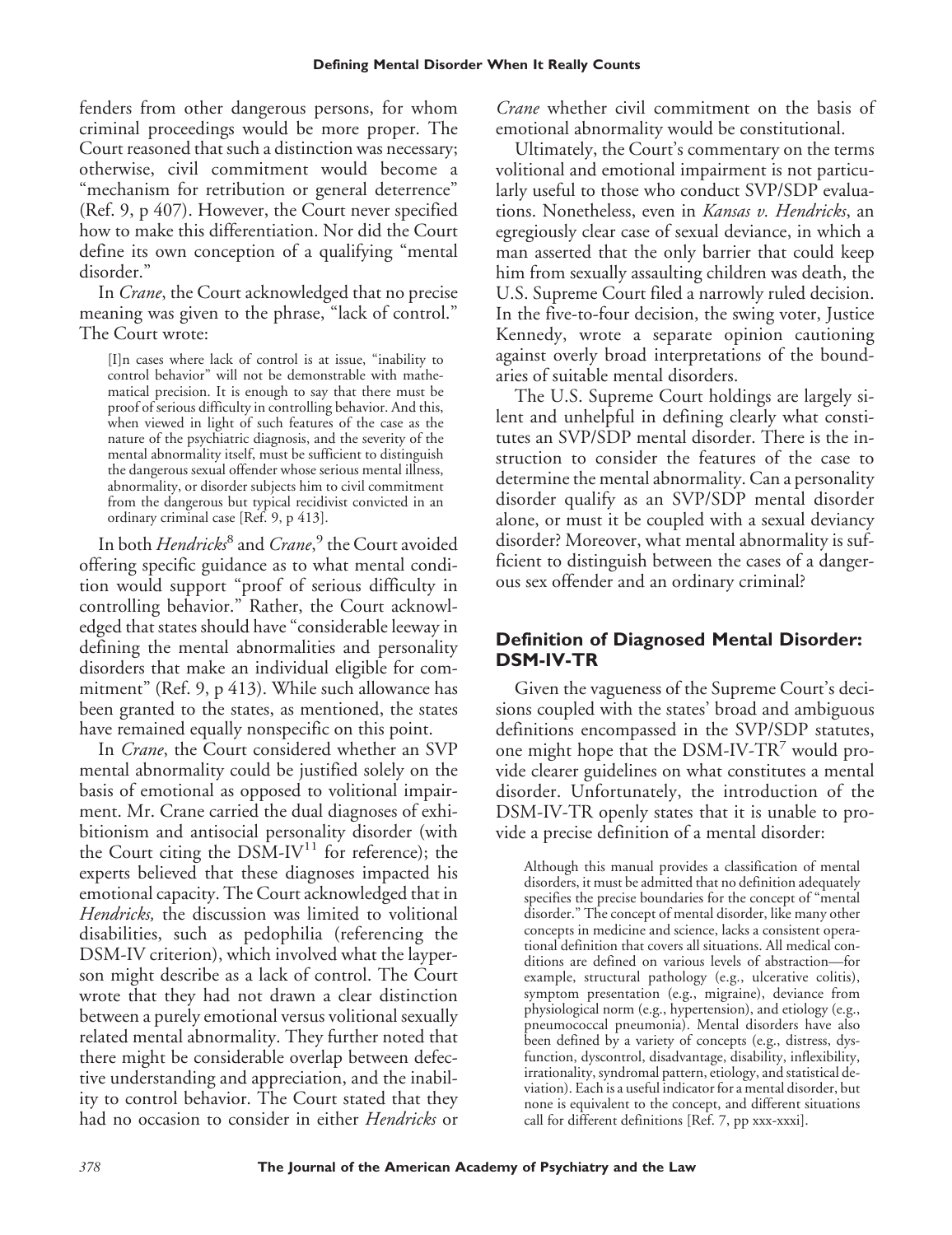Although the concept of mental disorder is crucial to both psychiatry and to the SVP/SDP laws, it is impossible to define well in the abstract. In practice, forensic clinicians use the DSM-IV-TR to describe mental disorders present in an individual. The courts, however, have not provided clear indications about which of these are applicable to the SVP/SDP statutes.

In the introduction, the DSM-IV-TR addresses its use in forensic settings:

In most situations, the clinical diagnosis of a DSM-IV mental disorder is not sufficient to establish the existence for legal purposes of a "mental disorder," "mental disability," "mental disease," or "mental defect." In determining whether an individual meets a specified legal standard (e.g., for competence, criminal responsibility, or disability), additional information is usually required beyond that contained in the DSM-IV diagnosis. This might include information about the individual's functional impairments and how these impairments affect the particular abilities in question. It is precisely because impairments, abilities, and disabilities vary widely within each diagnostic category that assignment of a particular diagnosis does not imply a specific level of impairment or disability [Ref. 7, p xxxiii].

This caution in the introduction emphasizes the need for a case-by-case analysis of the elements present in the individual and its correspondence to the legal definition of an SVP/SDP diagnosed mental disorder. Moreover, the cautionary statement does not imply that the DSM-IV-TR cannot be used to justify SVP/SDP civil commitment, as may be concluded erroneously if no further review of the caution were undertaken. The DSM-IV-TR offers a widely accepted method of defining and diagnosing mental disorders and provides the means of conveying to the trier of fact the best information available on psychiatric disorders. In both *Hendricks*<sup>8</sup> and *Crane*, <sup>9</sup> the U.S. Supreme Court recognized the DSM-IV<sup>11</sup> classification system when referring to the diagnoses rendered.

Another potential misinterpretation of the DSM-IV-TR is that the mere presence of a specific disorder in an individual is equivalent to that person's having met the legally defined mental disorder. The introduction states explicitly:

Bearing this caution in mind, a clinician conducting an SVP/SDP evaluation should not rely on the diagnosis alone to conclude that all persons with such a diagnosis are predisposed to reoffend sexually.

# **DSM-IV TR Mental Disorders: Which Qualify for an SVP/SDP Mental Disorder?**

As indicated earlier, the statutes and the U.S. Supreme Court have not delineated what specific mental disorders do or do not qualify for an SVP/SDP commitment. Therefore, it may follow that any DSM-IV-TR diagnosis could render a person eligible for commitment as long as it can be demonstrated that such a condition predisposes the person to committing dangerous sexual acts. But which ones should count for an SVP/SDP commitment?

### *Pedophilia*

This disorder is probably the most easily identified and supported mental disorder in SVP/SDP cases. Pedophilia is widely recognized as sexual deviance, and the DSM-IV-TR criterion sets for this disorder are well defined. Those who meet the diagnosis of pedophilia engage in deviant urges, fantasies, and behaviors over an extended period. Such individuals are distinguished from those who engage in sexual activity with children that may be short-term and situational (e.g., incestual context during divorce or other stress, influenced by intoxication).

One area of debate is whether diagnosed pedophilia can ever be in remission. Some evaluators believe that a prior remote pattern of pedophilic behavior does not mean that the disorder is current. Such evaluators may argue that the remoteness of the acts and the individual's lack of endorsement of current pedophilic urges and fantasies justify an in-remission categorization. However, DSM-IV-TR describes pedophilia as tending to be chronic and lifelong, with the expression of sexual deviancy waxing and waning in response to opportunity, stressors, or interaction with comorbid disorders. In addition, those who are in custody do not have the opportunity to engage in deviant sexual behavior with children, nor are they very likely to endorse pedophilic urges and sexual fantasies in an adversarial context. Thus, a conclusion that the disorder is in remission would be weak in such circumstances. Careful consideration of the case facts and other data (e.g., treatment variables, physical debilitation) is necessary before a conclusion that the pedophilia is in remission can be justified for

Moreover, the fact that an individual's presentation meets the criteria for a DSM-IV diagnosis does not carry any necessary implication regarding the individual's degree of control over the behaviors that may be associated with the disorder. Even when diminished control over one's behavior is a feature of the disorder, having the diagnosis in itself does not demonstrate that a particular individual is (or was) unable to control his or her behavior at a particular time [Ref. 7, p. xxxiii].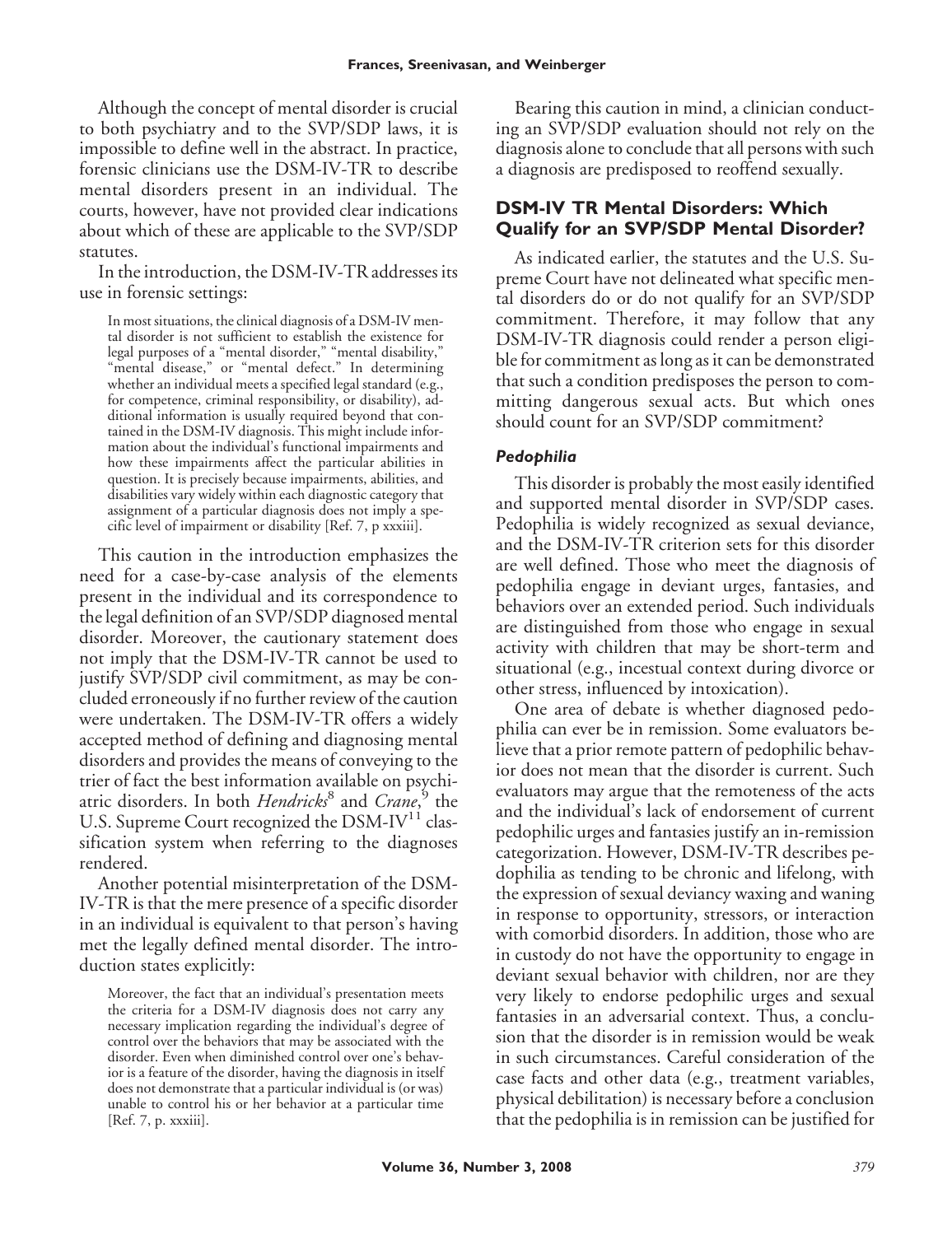those who have been in custody with the lack of opportunity to reoffend.

### *Paraphilia NOS*

The disorder, paraphilia not otherwise specified (NOS), nonconsenting person, has been used most frequently to diagnose the presence of sexual deviancy in the form of coercive sexual contact, primarily for the crime of rape. This diagnosis is given to distinguish the criminally inclined individual who rapes as a part of a broad repertoire of illegal activities from the rapist driven by deviant sexual urges—namely, arousal to coercion.

This is probably the most controversial concept in SVP/SDP evaluations and one that has a long and much misunderstood history. During construction of the DSM-III- $R^{12}$  in 1985, the suggestion was made to add paraphilic coercive disorder as a separate category in the paraphilia section. Researchers in the area supported this suggestion; however, there had been little systematic research on the usefulness, reliability, validity, or definition of the proposed disorder. Moreover, significant debate ensued in a 1985 DSM conference about categorizing rape behavior as a mental disorder. There was considerable concern that such a disorder could be used in forensic settings to exculpate rapists. Consequently, the disorder was not included in the DSM-III-R. In the DSM-IV, $^{11}$ new disorders for inclusion had to demonstrate a high degree of empirical support. There was no suggestion for including a category for coercive sexual disorder in the DSM-IV, nor in the Text Revision.<sup>7</sup> Paraphilic coercive disorder is not mentioned in the examples of paraphilia NOS, and it is not included in an appendix of suggested diagnoses for further study. The basis for the exclusion of a separate coercive sexual disorder in the DSM-IV was that there were insufficient data to support this disorder.

Unfortunately, the DSM IV wording of paraphilia was not thought out carefully, which has led to much misinterpretation, nor was it corrected in the Text Revision. In DSM-III-R, Criterion B included distress or acts. In DSM-IV, the acts element was referred to as behaviors under Criterion A and remained so in DSM-IV-TR. The DSM-IV-TR describes the essential features of a paraphilia as, "recurrent, intense sexually arousing fantasies, sexual urges, or behaviors . . ." (Ref. 7, p 566). The use of "or behaviors" was an inadvertent placement and in no way meant to signify that a paraphilia could be diagnosed based on acts alone. Rather, the behaviors were meant to signify the culmination of urges and fantasies. This distinction is necessary to separate paraphilia from opportunistic criminality. The other misleading aspect was the narrative in the introduction of the paraphilias that one type was nonconsent. The term nonconsenting persons was meant to apply only to exhibitionism, voyeurism, and sadism. It was not meant to signify rapism specifically; rape was not included as a coded diagnosis nor as an example of NOS. While there may be cases where the diagnosis is justified purely on the basis of rape behavior, it was never intended to convey that the acts alone would be paraphilic. Some rapes may be triggered by opportunity, others may occur in the context of intoxicationrelated disinhibition, and some may reflect character disorder or other nonparaphilic pathology.

The discussion regarding paraphilic coercive disorder was not widely promulgated to the general clinical community, and the confusion regarding paraphilia NOS is understandable. However, now that this information is disclosed in a public forum, SVP/SDP evaluators should take notice of the current clarification and of the meaning of "or behaviors" in the narrative descriptor of this set of disorders. The use of paraphilia NOS to describe repetitive rape cannot be justified on the basis of the term "or behaviors" alone.

This distinction does not mean that paraphilia NOS cannot or should not be used to describe some individuals who commit coercive sexual acts. However, such diagnosis would require considerable evidence documenting that the rapes reflected paraphilic urges and fantasies linking the coercion to arousal. One acceptable standard for using it may be to demonstrate clear substantiation of urges and fantasies, either as inferred by the acts perpetrated on the victim or by the interview information, so as to distinguish it from criminal behavior that is not rooted in sexual psychopathology.

The term rape does appear within the DSM-IV- $TR<sup>7</sup>$  in the context of sexual sadism. It is possible that the repetitive expression of sadistic behaviors (e.g., domination, strangulation, beatings) in a particular case of a serial rapist may well warrant the diagnosis of paraphilia NOS, with sadistic traits, when there is insufficient evidence to support the criteria for sexual sadism. The DSM-IV-TR Casebook<sup>13</sup> provides an illustration of paraphilia NOS, for a serial rapist (Jim) without antisocial traits. The narrative in the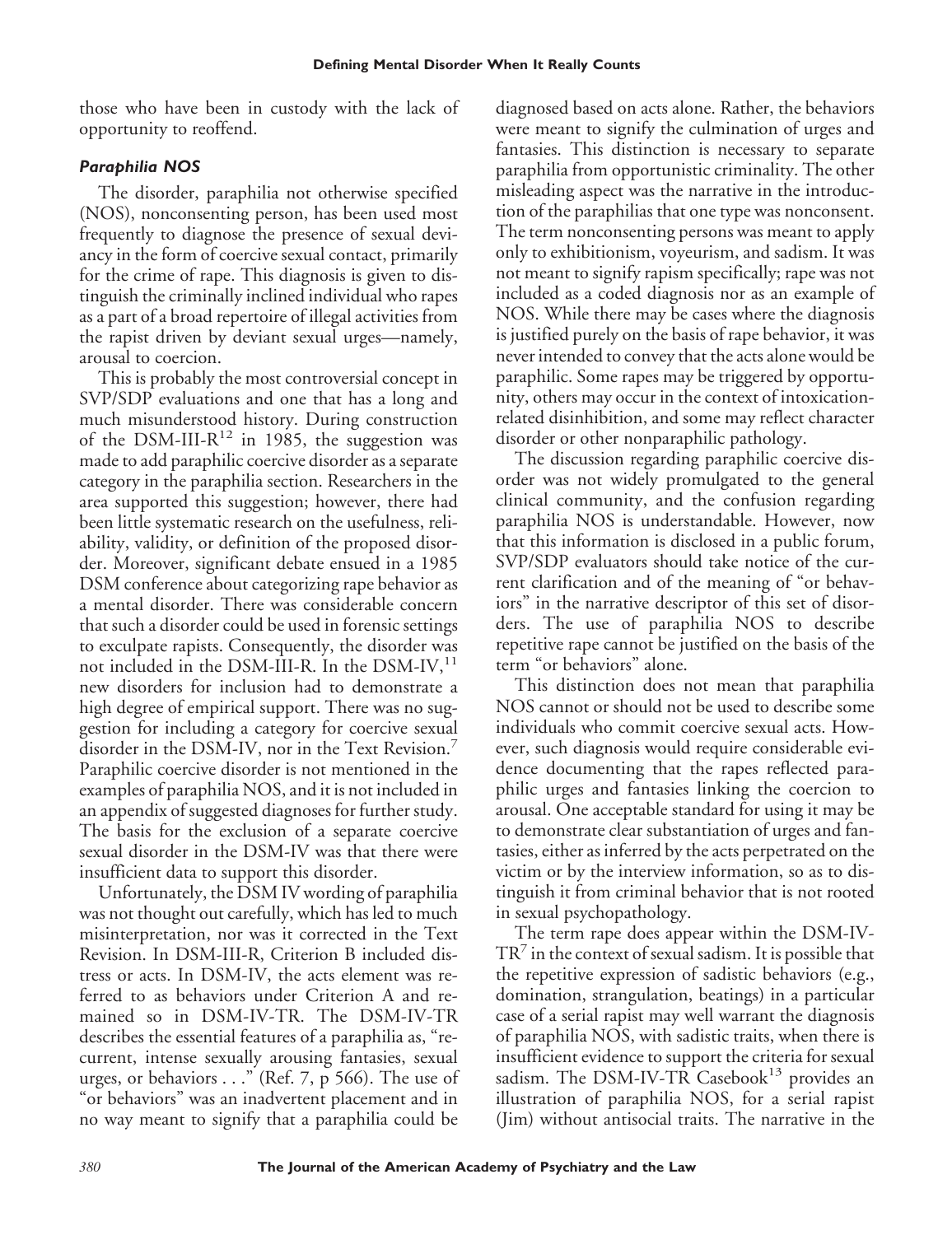Casebook states, "During the development of DSM-III-R, the term *Paraphilic Coercive Disorder* was suggested for this particular kind of Paraphilia, but the category has never been officially recognized. Therefore, Jim's disorder would be coded as Paraphilia Not Otherwise Specified (DSM-IV-TR, p.579)" (Ref. 13, p 173). However, reliance on the Casebook to buttress an argument for using paraphilia NOS to signify paraphilic coercive disorder may be a weak avenue; particularly, in a forensic context. The Casebook, unlike the DSM-IV, does not reflect the work or endorsement of the DSM-IV Task Force; therefore, it is not authoritative.

The sexual disorder section does include an NOS category. Throughout the DSM-IV, the NOS diagnosis reflected the Task Force's intent to include generic residual categories for patients with clinical problems that did not fit into one of the more specific definitions of disorders. As with the specific criteria sets, the intent for NOS was to allow clinicians to use their judgment for each individual as to whether the symptom cluster caused enough distress and/or impairment to be a mental disorder. There were no guidelines as to how such judgments should be made and no hard and fast rules; it was left to the clinician to make the determination on a case-by-case basis. This vagueness in guidelines was intentional so as to permit the clinician flexibility in using the Manual.

Nonetheless, paraphilia NOS, nonconsenting partners, is an inherently weak construct, given the lack of a set of defined criteria. There is a danger of misusing DSM-IV  $TR^7$  mental disorders by applying an idiosyncratic interpretation of case facts to shoehorn individuals, so as to justify an SVP/SDP commitment. Paraphilia, NOS has the potential to be a catch-all diagnosis for persons accused of sexual offenses and for whom the clinician cannot identify criteria for a specific clinical diagnostic category.

Attempts to describe rape-related paraphilia is a difficult diagnostic endeavor.<sup>6,14,15</sup> Identifying the behavior as paraphilic as opposed to criminal is complicated by the often comorbid disorder of antisocial personality disorder. The line between personality disorder and sexual disorder may not be drawn easily in certain instances, nor may one disorder exclude the other. In some instances, the behaviors demonstrated can be articulated to reflect paraphilic urges and fantasies; in other instances, it may be more accurate diagnostically to render only the antisocial personality disorder.

#### *Antisocial Personality Disorder*

The position that antisocial personality disorder (ASPD) is a qualifying mental disorder has generated much debate in recent articles.<sup>1,4-6</sup> It has been argued that ASPD should be excluded on the grounds that SVP/SDP commitment should require the presence of a sexual deviancy disorder. ASPD has been viewed as triggering rape or other deviant sexual behaviors because of criminal rather than sexual motives. Further, it is argued, that most prisoners in custody would qualify for ASPD, and no one is suggesting that they be transferred from a prison to a psychiatric hospital. In this view, the use of ASPD to trigger SVP/SDP commitment is not justified and would represent preventive detention.

The other view argues that there has been no proscription on the use of ASPD in the SVP/SDP statutes or the U.S. Supreme Court rulings.<sup>8,9</sup> This position maintains that the application of ASPD or any other diagnosis as a qualifying mental disorder should be formulated on a case-by-case basis, rather than excluding *pro forma* entire categories of diagnoses. The core distinction between these views is that those who oppose the use of ASPD base their position on group analysis. Those who support the use of ASPD base their position on conducting an analysis of a specific individual's predisposition to engage specifically in repetitive sexual criminal behavior.

The U.S. Supreme Court has not drawn the bright line of what is a diagnosed mental disorder; instead, the Court has noted that there should be a distinction between the repetitive criminal and those whose behaviors are driven by a mental disorder.<sup>9</sup> The Court discussed the need to consider the features of the case to determine if the individual has a mental abnormality, and if so, whether that condition renders the person distinguishable from an individual who is an ordinary criminal offender. The case characteristics of a particular offender should be the guideposts for the clinician. For example, the clinician's rationale should articulate how the failure to conform to social norms with respect to lawful behaviors relates to this person's proclivity toward dangerous sexual behavior toward others.

Clinicians who categorically exclude ASPD as a qualifying diagnosis may be criticized for ignoring the statutory language and Supreme Court guidance. Unless there is legal instruction to the contrary, either through statutory or case law, ASPD should be a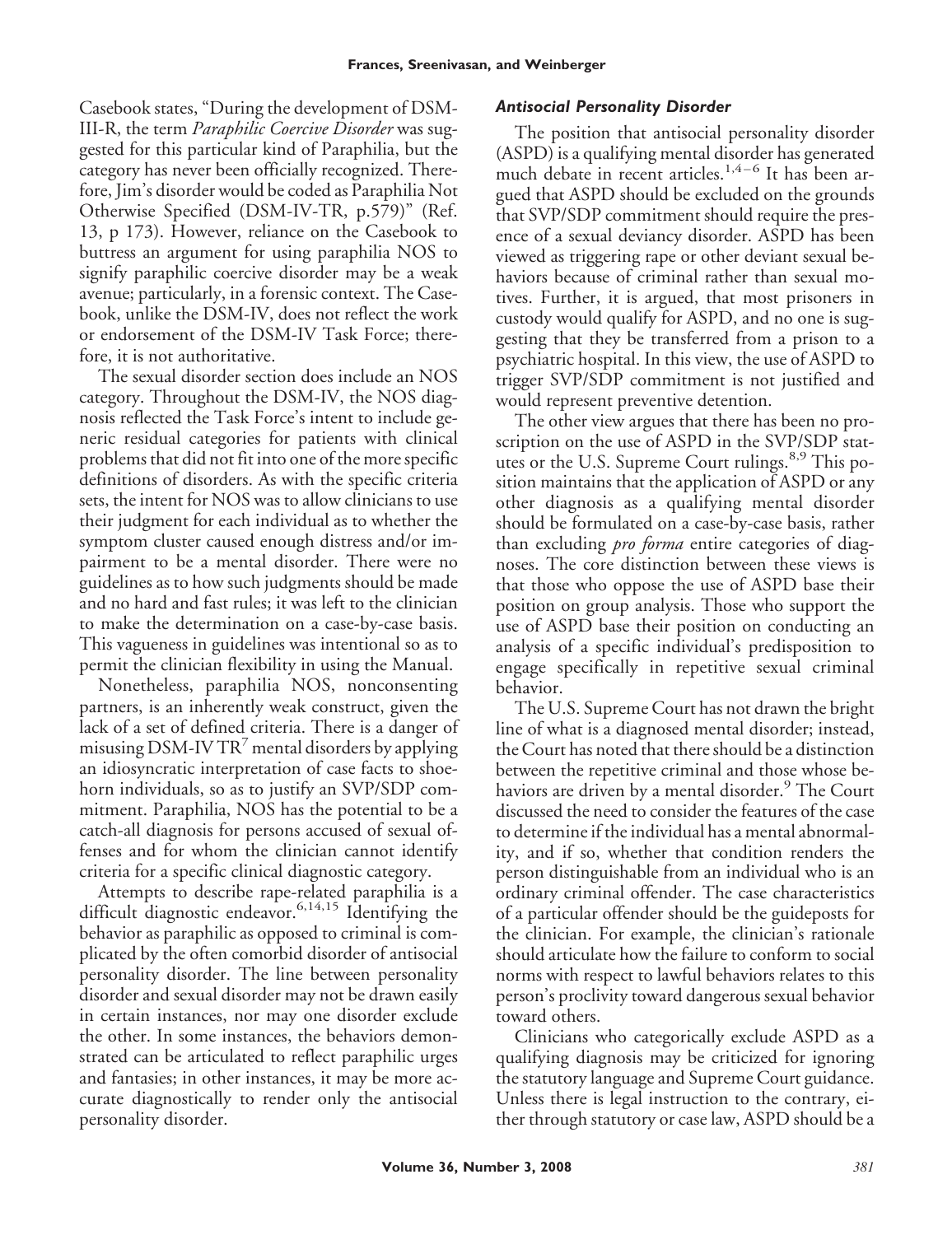viable SVP/SDP mental disorder if it can be demonstrated that it leads specifically to a pattern of sexual offenses.

#### *Other Disorders: Psychosis, Mood, Substance Abuse, and Cognitive Conditions*

Generally, the SVP/SDP process has been based predominantly on a showing that the individual has a sexual deviancy disorder. There is no premise in the law to include only sexual deviancy disorders. Therefore, examiners should not be reluctant to use diagnoses other than the paraphilias as a qualifying SVP/ SDP mental disorder if it can be demonstrated that such disorders are causally linked to the individual engaging in sexual crimes.

There may be cases of persons who have schizophrenia, in which an aspect of their disorder is recurrent sexual impulsiveness and aggression. While the general population of those who have schizophrenia may not be predisposed to committing criminal sexual offenses, a particular individual's psychosis may manifest repeatedly in a sexually aggressive manner. For example, a person's delusion may be that he is a deity who must impregnate all available females to save the world and produce perfect beings. Consequently, he rapes adult women. His psychosis predisposes him to engage repeatedly in sexual behavior with nonconsenting partners to fulfill the requirements of the delusion.

In addition, there may be cases of individuals with intellectual disabilities who commit sexual offenses. On a case-by-case basis, the clinician can examine how that specific person's limited cognitive capacity (e.g., impaired judgment, limited coping resources, poor frustration tolerance) impairs the person's ability to understand what is appropriate sexual behavior and what is not. Such impairment may, in some persons, result in repetitive pedophilic or rape behavior.

Mania and attendant hypersexuality may be a driving element in repetitive sexually assaultive behavior. An individual in a manic state may consistently become sexually disinhibited and force others into sexual activity or choose children as sexual targets. In such instances, bipolar disorder could be argued as representing a qualifying mental disorder for an SVP/SDP commitment.

Substance abuse and intoxication represent another class of disorders that may warrant a designation as an SVP/SDP mental disorder diagnosis. For example, an individual who rapes repetitively under the influence of stimulants may warrant an SVP/ SDP civil commitment. Intoxication may be uncovering an underlying sexual deviancy disorder or may represent an aberrant reaction to the stimulant. As with ASPD, it is important to emphasize that while substance abuse as an SVP/SDP designated mental disorder may represent an unusual case, the presence of a clear pattern connecting substance abuse to sexual offending in that individual should be the basis of determining whether it is a qualifying mental disorder.

#### *Comorbid Conditions*

Comorbid conditions are both common and important for evaluators to consider in their interviews. Coexisting disorders may be associated with a worse outcome than if the individual presents with only one disorder. The cumulative impact of comorbid mental conditions such as sexual deviancy, personality disorder, and substance abuse may be the underlying mechanism for driving the individual to have a predisposition to commit deviant sexual acts. Therefore, we strongly encourage examiners to explore disorders present in the individual, in addition to paraphilias, that may drive repetitive sexual deviant behavior.

# **Developing an Expert Consensus**

Forensic applications of DSM diagnoses are left largely to the individual clinician. As the SVP/SDP process demonstrates, there is no good fit between criteria sets in the DSM-IV-TR and the legal standards of mental disorder. However, clinicians have to apply these psychiatric and legal concepts to the individual being examined and then explain them to the trier of fact. If experts disagree as to what constitutes a diagnosed mental disorder, how will the lay trier of fact make this legal determination? Therefore, it would be of value if clinical examiners in the SVP/SDP field attempted to establish a consensus in several different areas of their work. Such a consensus would increase the reliability and credibility of the evaluations and facilitate communication across the psychiatric/legal interface. We suggest the following areas that need review and consideration.

First, there should be a consensus regarding which diagnoses qualify for an SVP/SDP commitment, and under what circumstances. The two areas of controversy, paraphilia NOS and antisocial personality disorder, may be appropriate in some circumstances and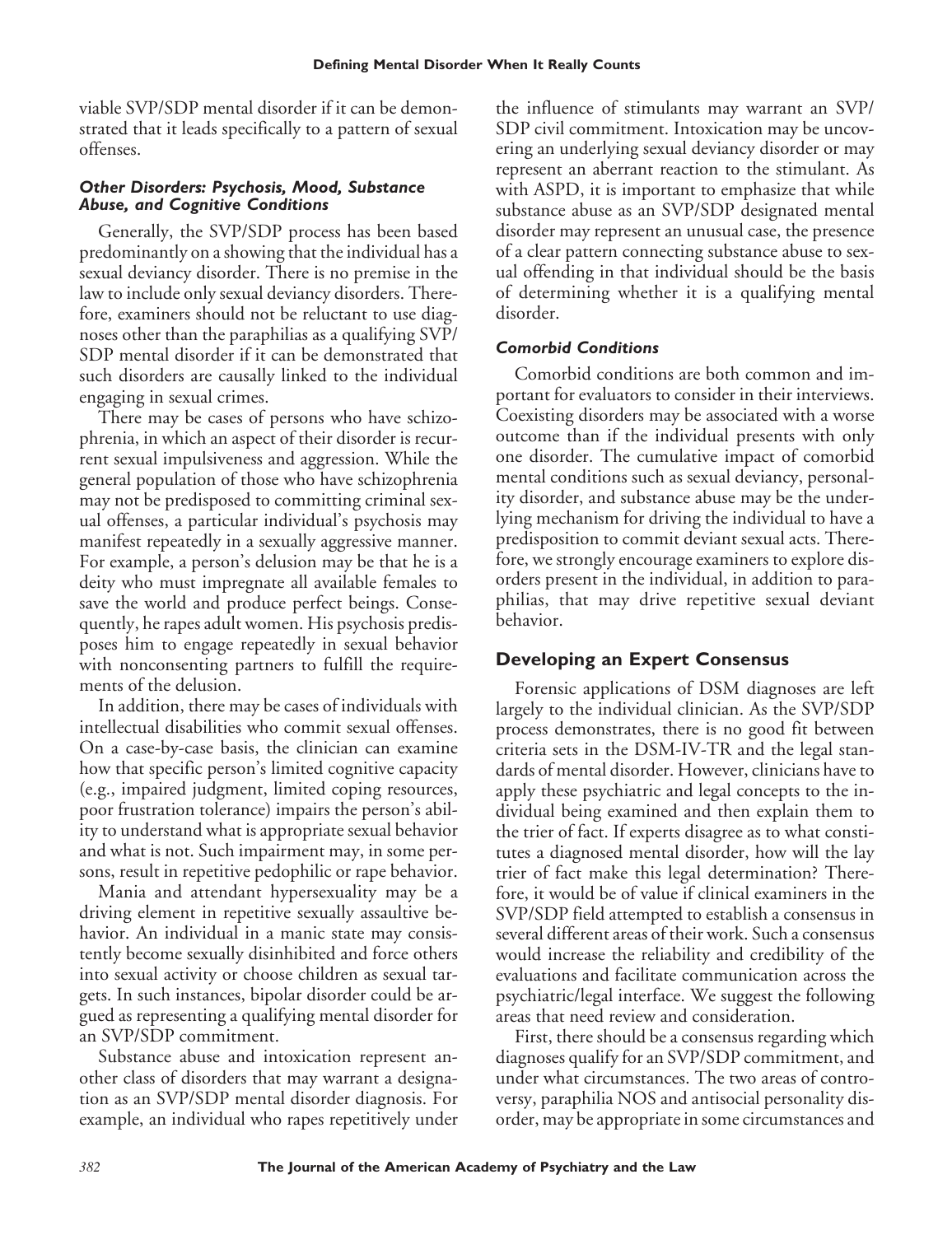inappropriate in others. These should be clarified and detailed to avoid idiosyncratic determinations.

For Paraphilia NOS, one approach may be to demonstrate that there are sufficient case data regarding the individual's underlying deviant fantasies and urges upon which he has acted, so as to conclude that he is predisposed to commit dangerous sexual offenses. These may include identifying the presence of ritualistic behaviors (e.g., always uses duct tape to bind victims), statements, or behaviors that demean the victim (e.g., forces her to say she enjoys being raped), and behaviors that demonstrate arousal in controlling the victim (e.g., sustains an erection while victim is pleading for his or her life, crying, or making statements that he or she is being hurt).

For antisocial personality disorder, this would involve demonstrating how the disorder, based on the case facts, leads to repetitive sexual offenses as opposed to illegal acts of a general nature. This method of reporting the data and how they relate to the SVP/ SDP criteria enhances the thoroughness and rigor of the reasoning, which ultimately makes the opinions easier to understand and defend in court.

Second, there should be agreement on the use of semistructured interviews for diagnostic evaluations in SVP/SDP cases. One of the more difficult, consequential, and scrutinized settings for psychiatric diagnosis is the SVP/SDP evaluation. The interviews afford no confidentiality. In addition, the findings pose risks for both the inmate and society, and will be challenged before a jury. Under these circumstances, it would be highly desirable to have the interviews be as standardized as possible on questions meant to tap the most common disorders likely to be present (viz., antisocial personality disorder, paraphilia, and substance abuse or dependence). Other possible but much less frequently encountered diagnoses (e.g., bipolar disorder, schizophrenia) would not routinely be the subject of semistructured interviewing, unless they seemed pertinent to the particular case. Semistructured interviewing will increase the reliability, transparency, and credibility of diagnosis with little or no increased interview time or effort.

Third, there should be consensus on the appropriate rationales that demonstrate convincingly that the diagnosed mental disorder qualifies for an SVP/SDP civil commitment. It is recommended that forensic clinicians attempt to achieve greater transparency by reporting the rationale they used to justify the presence of an SVP/SDP diagnosed mental disorder or the reasons why such a disorder is not present. It is not enough to base a conclusion that an individual does or does not have a qualifying SVP/SDP mental disorder solely on the presence or absence of a listed DSM-IV-TR disorder. By demanding the rationale for the clinician's opinion, there is less risk that the trier of fact will accept unknowingly idiosyncratic and/or ill-defined conclusions about whether a diagnosed mental disorder is or is not present. This assurance would provide additional quality control, reliability, and credibility to controversial diagnoses. The more detailed the documentation regarding an evaluator's opinion on whether a diagnosis does or does not represent an SVP/SDP mental disorder, the more clarity is provided for the trier of fact to consider fully the expert's opinion. Clear articulation of the reasoning on how a particular DSM-IV-TR disorder or set of disorders qualifies could serve to reduce an inclination toward overinclusiveness as well as underinclusiveness.

#### **Conclusion**

As a consequence of U.S. Supreme Court decisions that are written ambiguously and tentatively, the bright line separating an SVP/SDP mental disorder from ordinary criminal behavior is difficult to draw and tests a no-man's land between psychiatry and the law. One way to resolve this dilemma is to discuss the existing definitions of the legally qualifying mental disorder and call for more specificity. Legislative and/or judicial review may force the legal system to be more explicit as to the kind and degree of mental disorder that is constitutionally sufficient to deprive individuals of their right to freedom as well as support the need for public safety. As for forensic clinicians, their role demands a careful examination and articulation of the fit between DSM-IV-TR diagnoses and qualifying SVP/SDP mental disorders. Greater clarity and standardization must come from both sides: the legalists who interpret the law and the clinicians who apply and work under it.

#### **References**

- 1. Sreenivasan S, Weinberger LE, Garrick T: Expert testimony in sexually violent predator commitments: conceptualizing legal standards of "mental disorder" and "likely to reoffend." J Am Acad Psychiatry Law 31:471– 85, 2003
- 2. National District Attorneys Association: Civil Commitment of Sexually Violent Predators Statute Summary, March 2007. Available at http://www.ndaa.org/pdf/ncpa\_statute\_civil\_commit ment\_summary.pdf. Accessed December 28, 2007